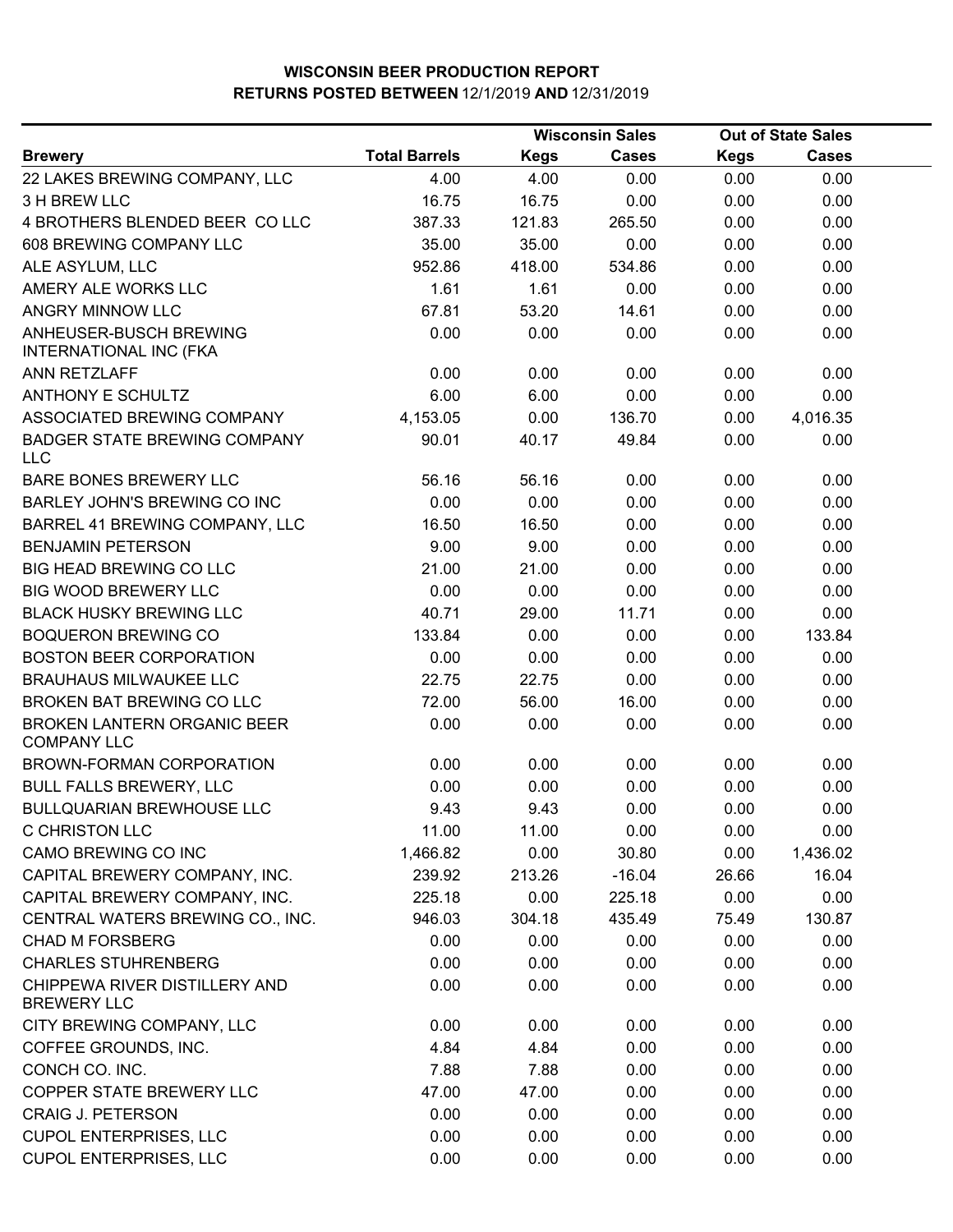|                                                      |                      |             | <b>Wisconsin Sales</b> | <b>Out of State Sales</b> |              |  |  |
|------------------------------------------------------|----------------------|-------------|------------------------|---------------------------|--------------|--|--|
| <b>Brewery</b>                                       | <b>Total Barrels</b> | <b>Kegs</b> | <b>Cases</b>           | <b>Kegs</b>               | <b>Cases</b> |  |  |
| DAIRYAIR, LLC                                        | 0.00                 | 0.00        | 0.00                   | 0.00                      | 0.00         |  |  |
| <b>DANA KAINZ</b>                                    | 32.60                | 32.60       | 0.00                   | 0.00                      | 0.00         |  |  |
| DANIEL D SCHEY                                       | 21.00                | 21.00       | 0.00                   | 0.00                      | 0.00         |  |  |
| DANIEL M STOLT                                       | 17.73                | 8.00        | 9.73                   | 0.00                      | 0.00         |  |  |
| DAVID A ANDERSON                                     | 2.00                 | 2.00        | 0.00                   | 0.00                      | 0.00         |  |  |
| <b>DAVID A KNUTH</b>                                 | 29.00                | 29.00       | 0.00                   | 0.00                      | 0.00         |  |  |
| DELAFIELD BREWHAUS LLC                               | 59.50                | 59.50       | 0.00                   | 0.00                      | 0.00         |  |  |
| DELTA BEER LLC                                       | 31.26                | 31.26       | 0.00                   | 0.00                      | 0.00         |  |  |
| <b>DENNIS E ERB</b>                                  | 4.00                 | 4.00        | 0.00                   | 0.00                      | 0.00         |  |  |
| DIAGEO AMERICAS SUPPLY INC                           | 15,016.04            | 0.00        | 0.00                   | 0.00                      | 15,016.04    |  |  |
| DJ FEDDERLY MANAGEMENT<br><b>CONSULTANT LLC</b>      | 0.00                 | 0.00        | 0.00                   | 0.00                      | 0.00         |  |  |
| DOOR COUNTY BREWING CO LLC                           | 172.00               | 172.00      | 0.00                   | 0.00                      | 0.00         |  |  |
| DRIFTLESS BREWING COMPANY LLC                        | 33.86                | 33.86       | 0.00                   | 0.00                      | 0.00         |  |  |
| DRIFTLESS PURE LLC                                   | 1.35                 | 1.35        | 0.00                   | 0.00                      | 0.00         |  |  |
| DUBS BREW, LLC                                       | 6.75                 | 6.75        | 0.00                   | 0.00                      | 0.00         |  |  |
| DUESTERBECK'S BREWING COMPANY,<br><b>LLC</b>         | 14.20                | 14.20       | 0.00                   | 0.00                      | 0.00         |  |  |
| EAGLE TRACE BREWING COMPANY<br><b>LLC</b>            | 0.00                 | 0.00        | 0.00                   | 0.00                      | 0.00         |  |  |
| EAGLE TRACE BREWING COMPANY<br><b>LLC</b>            | 184.89               | 91.34       | 93.55                  | 0.00                      | 0.00         |  |  |
| <b>EAST TROY BREWERY CO</b>                          | 15.00                | 15.00       | 0.00                   | 0.00                      | 0.00         |  |  |
| <b>EMPRIZE BREWING LLC</b>                           | 0.00                 | 0.00        | 0.00                   | 0.00                      | 0.00         |  |  |
| ENLIGHTENED BREWING COMPANY<br>LLC.                  | 0.00                 | 0.00        | 0.00                   | 0.00                      | 0.00         |  |  |
| ENLIGHTENED BREWING COMPANY<br>LLC.                  | 0.00                 | 0.00        | 0.00                   | 0.00                      | 0.00         |  |  |
| <b>ESSER DISTRIBUTING CO INC</b>                     | 0.00                 | 0.00        | 0.00                   | 0.00                      | 0.00         |  |  |
| FERMENTORIUM BEVERAGE<br><b>COMPANY LLC</b>          | 65.52                | 38.33       | 27.19                  | 0.00                      | 0.00         |  |  |
| FFATS BREWING COMPANY, LLC                           | 3.50                 | 3.50        | 0.00                   | 0.00                      | 0.00         |  |  |
| FIFTH WARD BREWING COMPANY LLC                       | 53.10                | 53.10       | 0.00                   | 0.00                      | 0.00         |  |  |
| FIVE STAR BREWING CO INC.                            | 626.58               | 0.00        | 6.60                   | 0.00                      | 619.98       |  |  |
| FLIX ENTERTAINMENT LLC                               | 18.00                | 18.00       | 0.00                   | 0.00                      | 0.00         |  |  |
| FOX RIVER BREWING COMPANY II, LLC                    | 85.97                | 85.97       | 0.00                   | 0.00                      | 0.00         |  |  |
| FOX RIVER BREWING COMPANY, LLC                       | 54.65                | 54.65       | 0.00                   | 0.00                      | 0.00         |  |  |
| FOXTOWN-GBC, INC.                                    | 106.40               | 106.40      | 0.00                   | 0.00                      | 0.00         |  |  |
| <b>FRESAR INC</b>                                    | 0.26                 | 0.26        | 0.00                   | 0.00                      | 0.00         |  |  |
| <b>FULTON LLC</b>                                    | 26.97                | 9.50        | 17.47                  | 0.00                      | 0.00         |  |  |
| <b>G5 BREWING COMPANY LLC</b>                        | 52.00                | 52.00       | 0.00                   | 0.00                      | 0.00         |  |  |
| <b>GATHERING PLACE BREWING</b><br><b>COMPANY LLC</b> | 4.83                 | 4.83        | 0.00                   | 0.00                      | 0.00         |  |  |
| GD3, LLC                                             | 167.29               | 167.29      | 0.00                   | 0.00                      | 0.00         |  |  |
| GD4, LLC                                             | 22.60                | 22.60       | 0.00                   | 0.00                      | 0.00         |  |  |
| <b>GEORGE BREGAR</b>                                 | 36.51                | 36.51       | 0.00                   | 0.00                      | 0.00         |  |  |
| <b>GIANT JONES BREWING LLC</b>                       | 21.11                | 21.11       | 0.00                   | 0.00                      | 0.00         |  |  |
| <b>GOOD CITY BREWING LLC</b>                         | 6.79                 | 5.33        | 1.46                   | 0.00                      | 0.00         |  |  |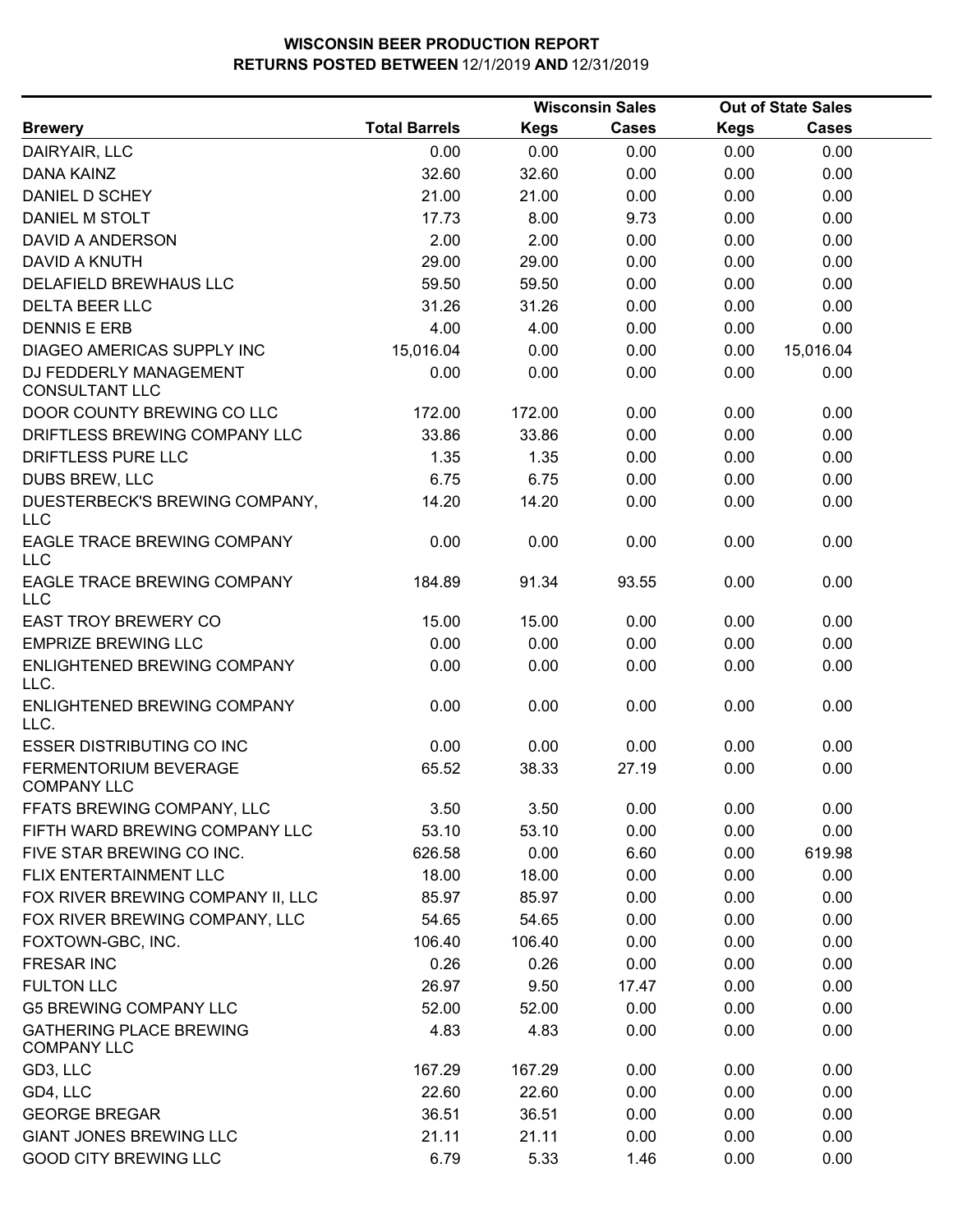|                                             |                      |             | <b>Wisconsin Sales</b> |             | <b>Out of State Sales</b> |  |
|---------------------------------------------|----------------------|-------------|------------------------|-------------|---------------------------|--|
| <b>Brewery</b>                              | <b>Total Barrels</b> | <b>Kegs</b> | Cases                  | <b>Kegs</b> | <b>Cases</b>              |  |
| <b>GOOD CITY BREWING LLC</b>                | 383.48               | 183.50      | 199.98                 | 0.00        | 0.00                      |  |
| <b>GRANT PAULY</b>                          | 571.68               | 232.86      | 314.12                 | 12.00       | 12.70                     |  |
| <b>GRAY BREWING CO.</b>                     | 47.52                | 30.00       | 8.13                   | 4.67        | 4.72                      |  |
| <b>GREEN BAY BREWING COMPANY</b>            | 318.01               | 153.29      | 164.72                 | 0.00        | 0.00                      |  |
| <b>GREENVIEW BREWING LLC</b>                | 59.55                | 26.00       | 33.55                  | 0.00        | 0.00                      |  |
| <b>GREGORY YORK</b>                         | 22.33                | 22.33       | 0.00                   | 0.00        | 0.00                      |  |
| <b>GUY R LILJA</b>                          | 0.00                 | 0.00        | 0.00                   | 0.00        | 0.00                      |  |
| HACIENDA BREWING CO., LLC                   | 137.00               | 137.00      | 0.00                   | 0.00        | 0.00                      |  |
| HEART OF THE NORTH BREWING CO               | 3.50                 | 3.50        | 0.00                   | 0.00        | 0.00                      |  |
| <b>HERBIERY LLC</b>                         | 0.00                 | 0.00        | 0.00                   | 0.00        | 0.00                      |  |
| HIGHHOLDER BREWING COMPANY,<br><b>LLC</b>   | 2.50                 | 2.50        | 0.00                   | 0.00        | 0.00                      |  |
| HILLSBORO BREWING COMPANY LLC               | $-81.43$             | $-48.33$    | $-33.10$               | 0.00        | 0.00                      |  |
| HILLSBORO BREWING COMPANY LLC               | 182.15               | 103.83      | 78.32                  | 0.00        | 0.00                      |  |
| HOOPS OF DANE COUNTY, INC.                  | 0.00                 | 0.00        | 0.00                   | 0.00        | 0.00                      |  |
| HOOPS OF DANE COUNTY, INC.                  | 0.00                 | 0.00        | 0.00                   | 0.00        | 0.00                      |  |
| HOOPS OF DANE COUNTY, INC.                  | 0.00                 | 0.00        | 0.00                   | 0.00        | 0.00                      |  |
| HOP & BARREL BREWING COMPANY,<br><b>LLC</b> | 40.62                | 17.83       | 22.79                  | 0.00        | 0.00                      |  |
| HOP HAUS BREWING COMPANY LLC                | 15.00                | 15.00       | 0.00                   | 0.00        | 0.00                      |  |
| HOP HAUS BREWING COMPANY LLC                | 0.00                 | 0.00        | 0.00                   | 0.00        | 0.00                      |  |
| HORNELL BREWING CO INC                      | 15,964.08            | 0.00        | 0.18                   | 0.00        | 15,963.90                 |  |
| INDEED BREWING COMPANY WI, LLC              | 4.00                 | 4.00        | 0.00                   | 0.00        | 0.00                      |  |
| <b>INVENTORS BREWPUB LLC</b>                | 4.01                 | 4.01        | 0.00                   | 0.00        | 0.00                      |  |
| JACQUELYN FORBES KEARNS                     | 24.25                | 24.25       | 0.00                   | 0.00        | 0.00                      |  |
| <b>JAMES METZ</b>                           | 12.75                | 12.75       | 0.00                   | 0.00        | 0.00                      |  |
| <b>JEAN M LANE</b>                          | 20.65                | 20.65       | 0.00                   | 0.00        | 0.00                      |  |
| <b>JEREMY BEACH</b>                         | 0.00                 | 0.00        | 0.00                   | 0.00        | 0.00                      |  |
| <b>JOHN JAGEMANN</b>                        | 0.00                 | 0.00        | 0.00                   | 0.00        | 0.00                      |  |
| <b>JONATHAN CHRISTIANSEN</b>                | 11.39                | 7.60        | 3.79                   | 0.00        | 0.00                      |  |
| KARBEN4 BREWING LLC                         | 782.63               | 233.70      | 533.74                 | 1.25        | 13.94                     |  |
| KATCHEVER & CO LLC                          | 213.47               | 123.00      | 90.47                  | 0.00        | 0.00                      |  |
| KELLERMEISTER BEVERAGES, LLC                | 53.58                | 34.26       | 19.32                  | 0.00        | 0.00                      |  |
| KOWALSKE BREWING LLC                        | 6.00                 | 6.00        | 0.00                   | 0.00        | 0.00                      |  |
| KOWALSKE BREWING LLC                        | 0.00                 | 0.00        | 0.00                   | 0.00        | 0.00                      |  |
| KRIER FOODS, INC.                           | 0.00                 | 0.00        | 0.00                   | 0.00        | 0.00                      |  |
| <b>KUL BREWING LLC</b>                      | 0.00                 | 0.00        | 0.00                   | 0.00        | 0.00                      |  |
| <b>LACROSSE BREWING LLC</b>                 | 0.00                 | 0.00        | 0.00                   | 0.00        | 0.00                      |  |
| LAKEFRONT BREWERY, INC.                     | 0.00                 | 0.00        | 0.00                   | 0.00        | 0.00                      |  |
| LAKEFRONT BREWERY, INC.                     | 3,436.36             | 1,102.57    | 2,073.63               | 16.84       | 243.32                    |  |
| LAKEWALK BREWERY AND CAFE<br><b>COMPANY</b> | 30.00                | 30.00       | 0.00                   | 0.00        | 0.00                      |  |
| LAZY MONK BREWING LLC                       | 33.51                | 17.53       | 15.98                  | 0.00        | 0.00                      |  |
| LEDGESTONE ESTATE LLC                       | 6.69                 | 6.69        | 0.00                   | 0.00        | 0.00                      |  |
| LEE BURGESS                                 | 0.00                 | 0.00        | 0.00                   | 0.00        | 0.00                      |  |
| LEFFEL ROOTS, LLC                           | 0.00                 | 0.00        | 0.00                   | 0.00        | 0.00                      |  |
| <b>LEVI FUNK</b>                            | 80.32                | 51.77       | 28.55                  | 0.00        | 0.00                      |  |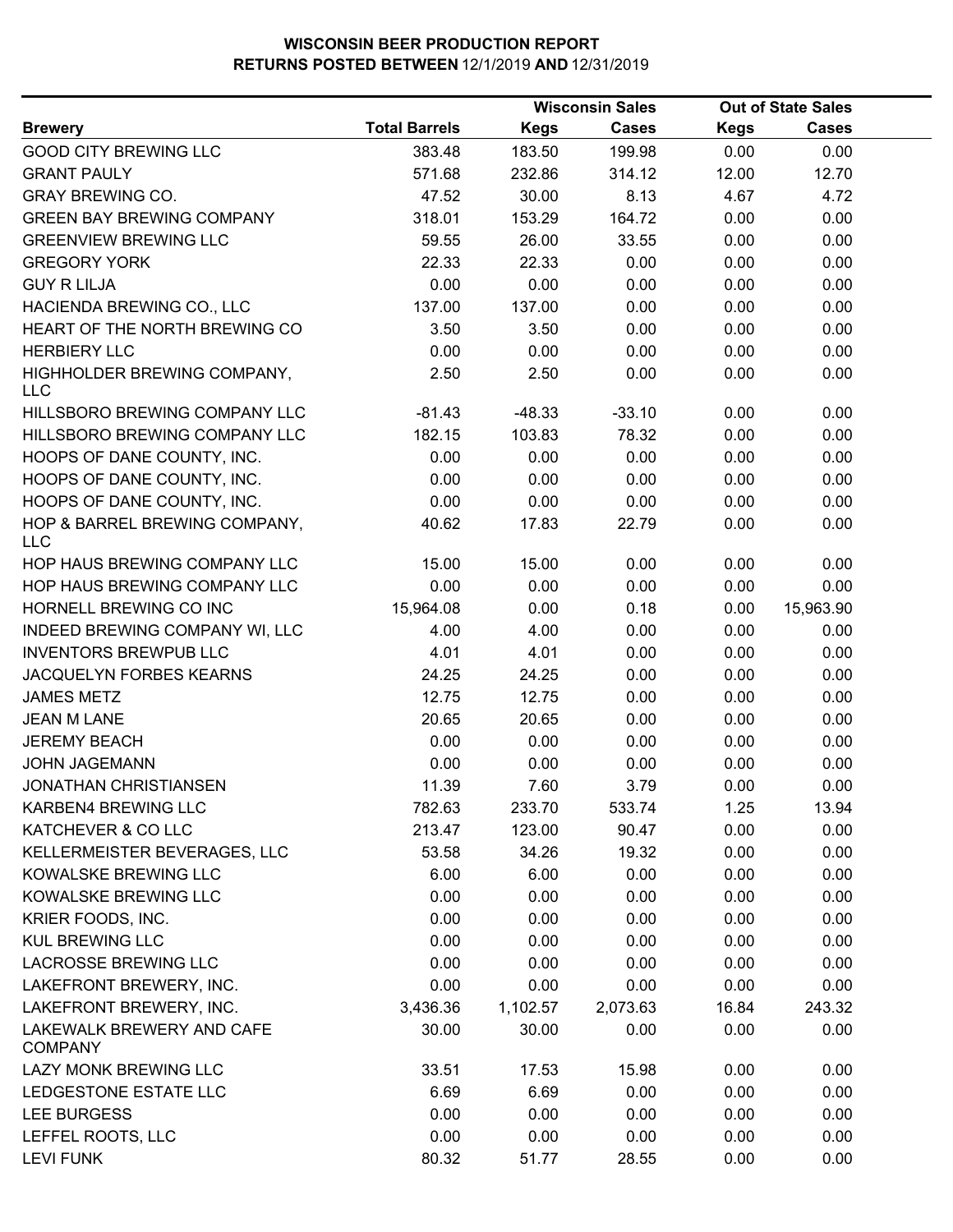|                                                 |                      |             | <b>Wisconsin Sales</b> |             | <b>Out of State Sales</b> |  |
|-------------------------------------------------|----------------------|-------------|------------------------|-------------|---------------------------|--|
| <b>Brewery</b>                                  | <b>Total Barrels</b> | <b>Kegs</b> | <b>Cases</b>           | <b>Kegs</b> | <b>Cases</b>              |  |
| LHM BREW PUB, LLC                               | 14.01                | 14.01       | 0.00                   | 0.00        | 0.00                      |  |
| LOOKING FOR GROUP BREWING<br><b>MADISON LLC</b> | 7.01                 | 7.01        | 0.00                   | 0.00        | 0.00                      |  |
| <b>LOST ISLAND WINE LLC</b>                     | 5.80                 | 5.80        | 0.00                   | 0.00        | 0.00                      |  |
| LUCKYS 1313 BREW PUB INVESTOR<br><b>LLC</b>     | 20.10                | 20.10       | 0.00                   | 0.00        | 0.00                      |  |
| LUCKYS 1313 BREW PUB INVESTOR<br><b>LLC</b>     | 0.00                 | 0.00        | 0.00                   | 0.00        | 0.00                      |  |
| LUCKYS 1313 BREW PUB INVESTOR<br><b>LLC</b>     | 0.00                 | 0.00        | 0.00                   | 0.00        | 0.00                      |  |
| MAG ENTERTAINMENT LLC                           | 0.00                 | 0.00        | 0.00                   | 0.00        | 0.00                      |  |
| MARK ANTHONY BREWING INC                        | 96,601.78            | 0.00        | $-11,190.79$           | 0.00        | 107,792.57                |  |
| <b>MATTHEW J GEARY</b>                          | 22.55                | 15.29       | 7.26                   | 0.00        | 0.00                      |  |
| <b>MATTHEW J GERDTS</b>                         | 3.50                 | 3.50        | 0.00                   | 0.00        | 0.00                      |  |
| <b>MATTHEW R SCHMIDT</b>                        | 51.00                | 51.00       | 0.00                   | 0.00        | 0.00                      |  |
| MCFLESHMAN'S BREWING CO., LLC.                  | 37.15                | 33.96       | 3.19                   | 0.00        | 0.00                      |  |
| MCKENZIE RIVER BREWING COMPANY,<br><b>LLC</b>   | 0.00                 | 0.00        | 0.00                   | 0.00        | 0.00                      |  |
| MELMS BREWING COMPANY INC                       | 3.00                 | 3.00        | 0.00                   | 0.00        | 0.00                      |  |
| MICHAEL CHRISTENSON                             | 0.00                 | 0.00        | 0.00                   | 0.00        | 0.00                      |  |
| <b>MICHAEL K BRENNER</b>                        | 1.23                 | 0.00        | 1.23                   | 0.00        | 0.00                      |  |
| MICHAEL W ZUPKE                                 | 0.00                 | 0.00        | 0.00                   | 0.00        | 0.00                      |  |
| MILLERCOORS LLC                                 | $-0.01$              | 0.00        | $-0.01$                | 0.00        | 0.00                      |  |
| MILLERCOORS LLC                                 | 4,109.81             | 342.35      | 2,967.58               | 86.00       | 713.88                    |  |
| MILLERCOORS LLC                                 | 498,804.75           | 11,131.94   | 123,400.23             | 35,610.21   | 328,662.37                |  |
| MILLERCOORS LLC                                 | 0.00                 | 0.00        | 0.00                   | 0.00        | 0.00                      |  |
| MILLERCOORS USA LLC                             | 0.00                 | 0.00        | 0.00                   | 0.00        | 0.00                      |  |
| MILWAUKEE BREWING COMPANY                       | 0.00                 | 0.00        | 0.00                   | 0.00        | 0.00                      |  |
| MINOCQUA BREWING CO INC                         | 29.00                | 29.00       | 0.00                   | 0.00        | 0.00                      |  |
| <b>MISSION BREWERY INC</b>                      | 0.00                 | 0.00        | 0.00                   | 0.00        | 0.00                      |  |
| MOBCRAFT BEER INC                               | 173.19               | 84.05       | 87.69                  | 0.00        | 1.45                      |  |
| <b>MODICUM BREWING LLC</b>                      | 21.61                | 17.75       | 3.86                   | 0.00        | 0.00                      |  |
| MONTELLO BREWING COMPANY LLC                    | 0.00                 | 0.00        | 0.00                   | 0.00        | 0.00                      |  |
| MOOSEJAW PIZZA & BREWING CO LLC                 | 14.00                | 0.00        | 14.00                  | 0.00        | 0.00                      |  |
| <b>MORRISWEYER LLC</b>                          | 0.00                 | 0.00        | 0.00                   | 0.00        | 0.00                      |  |
| MOUNTAIN CREST SRL LLC                          | 5,258.69             | 19.00       | 661.04                 | 35.00       | 4,543.65                  |  |
| MPJ MANAGEMENT, LLC                             | 0.00                 | 0.00        | 0.00                   | 0.00        | 0.00                      |  |
| <b>NATHAN R WARNKE</b>                          | 29.20                | 29.20       | 0.00                   | 0.00        | 0.00                      |  |
| <b>NEW BARONS BREWING</b><br><b>COOPERATIVE</b> | 2.92                 | 2.92        | 0.00                   | 0.00        | 0.00                      |  |
| NEW GLARUS BREWING COMPANY                      | 16,926.67            | 4,891.00    | 12,035.67              | 0.00        | 0.00                      |  |
| NEW GLARUS BREWING COMPANY                      | 472.86               | 33.50       | 439.36                 | 0.00        | 0.00                      |  |
| NEW MERIDIAN BEER, LLC                          | 47.17                | 47.17       | 0.00                   | 0.00        | 0.00                      |  |
| NEXT DOOR BREWING LLC                           | 0.00                 | 0.00        | 0.00                   | 0.00        | 0.00                      |  |
| NEXT DOOR BREWING LLC                           | 11.05                | 10.75       | 0.30                   | 0.00        | 0.00                      |  |
| NICHOLAS CALAWAY                                | 95.37                | 76.50       | 18.87                  | 0.00        | 0.00                      |  |
| NOBLE ROOTS BREWING COMPANY,                    | 20.64                | 20.64       | 0.00                   | 0.00        | 0.00                      |  |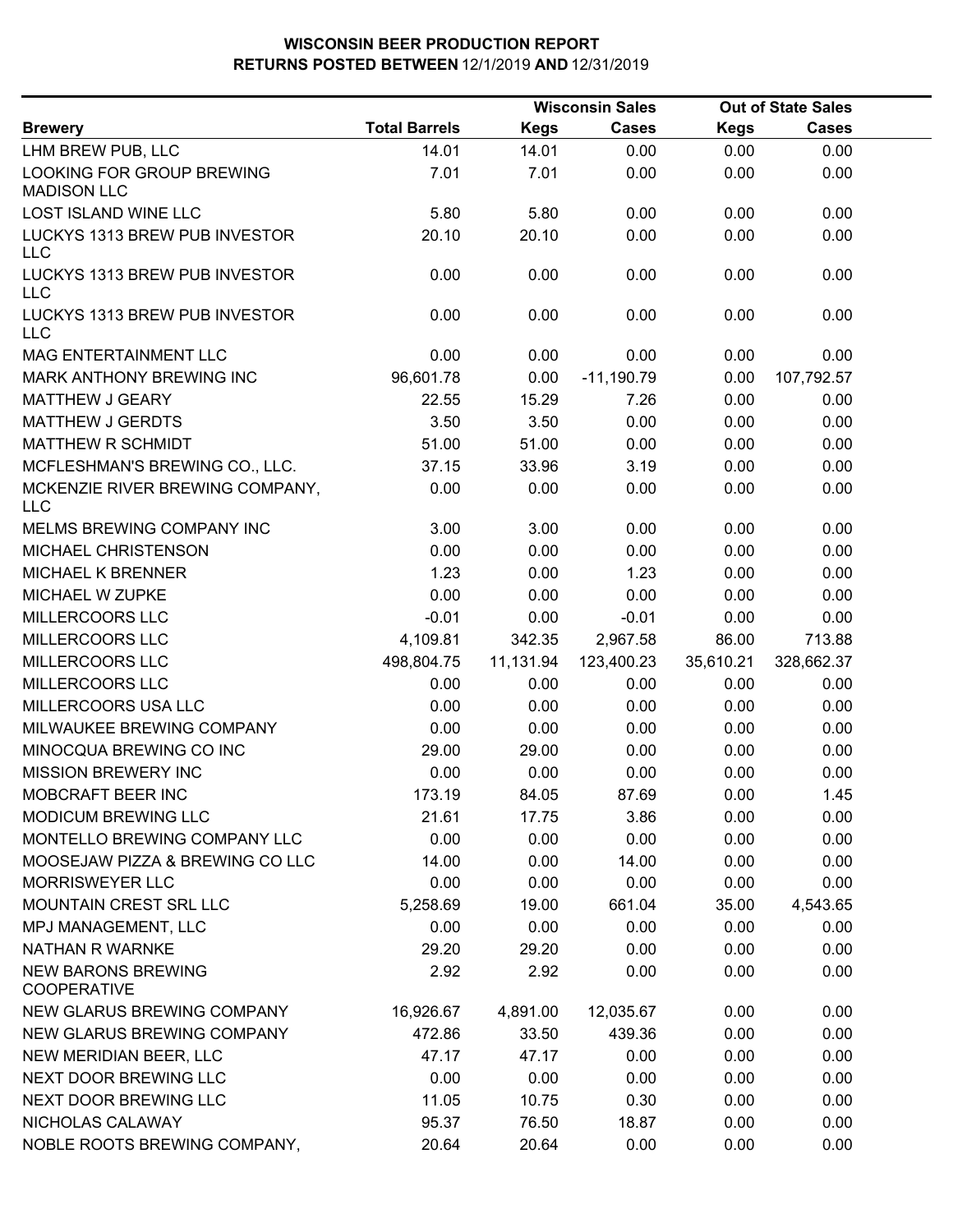|                                                        |                      | <b>Wisconsin Sales</b> |              | <b>Out of State Sales</b> |           |  |
|--------------------------------------------------------|----------------------|------------------------|--------------|---------------------------|-----------|--|
| <b>Brewery</b>                                         | <b>Total Barrels</b> | <b>Kegs</b>            | <b>Cases</b> | <b>Kegs</b>               | Cases     |  |
| <b>LLC</b>                                             |                      |                        |              |                           |           |  |
| NORTHWOODS BREWING CORP LLC                            | 37.00                | 37.00                  | 0.00         | 0.00                      | 0.00      |  |
| OFF-KILTER BREWING INC                                 | 1.79                 | 1.50                   | 0.29         | 0.00                      | 0.00      |  |
| OLD ABE BREWING LLC                                    | 6.00                 | 0.00                   | 6.00         | 0.00                      | 0.00      |  |
| OLIPHANT BREWING LLC                                   | 109.31               | 88.68                  | 0.00         | 20.63                     | 0.00      |  |
| OMBIBULOUS BREWING COMPANY,<br><b>LLC</b>              | 7.75                 | 7.75                   | 0.00         | 0.00                      | 0.00      |  |
| O'SO BREWING COMPANY                                   | 215.17               | 97.82                  | 101.32       | 5.01                      | 11.02     |  |
| PABST BREWING COMPANY, LLC                             | 0.00                 | 0.00                   | 0.00         | 0.00                      | 0.00      |  |
| PARCHED EAGLE BREWPUB LLC                              | 2.00                 | 2.00                   | 0.00         | 0.00                      | 0.00      |  |
| PATRICK MC INTOSH                                      | 0.00                 | 0.00                   | 0.00         | 0.00                      | 0.00      |  |
| PETER H GENTRY                                         | 178.38               | 100.50                 | 77.88        | 0.00                      | 0.00      |  |
| PETER H GENTRY                                         | 7.00                 | 7.00                   | 0.00         | 0.00                      | 0.00      |  |
| PETER PETERSON                                         | 4.00                 | 4.00                   | 0.00         | 0.00                      | 0.00      |  |
| PETSKULL BREWING COMPANY LLC                           | 16.00                | 9.00                   | 7.00         | 0.00                      | 0.00      |  |
| PHUSION PROJECTS LLC                                   | 44,214.13            | 0.00                   | 932.89       | 0.00                      | 43,281.24 |  |
| PIGEON RIVER BREWING LLC                               | 68.40                | 47.40                  | 21.00        | 0.00                      | 0.00      |  |
| PITCHFORK BREWING LLC                                  | 11.33                | 11.33                  | 0.00         | 0.00                      | 0.00      |  |
| PLYMOUTH BREWING COMPANY LLC                           | 24.14                | 24.14                  | 0.00         | 0.00                      | 0.00      |  |
| PORT HURON BREWING COMPANY,<br><b>LLC</b>              | 0.00                 | 0.00                   | 0.00         | 0.00                      | 0.00      |  |
| POTOSI BREWING COMPANY                                 | 996.95               | 233.15                 | 404.60       | 137.30                    | 221.90    |  |
| POTOSI BREWING COMPANY                                 | 17.00                | 17.00                  | 0.00         | 0.00                      | 0.00      |  |
| R' NOGGIN BREWING LLC                                  | 46.25                | 46.25                  | 0.00         | 0.00                      | 0.00      |  |
| RACINE BREWING COMPANY                                 | 11.00                | 11.00                  | 0.00         | 0.00                      | 0.00      |  |
| RAIL HOUSE PROPERTIES LLC                              | 24.50                | 24.50                  | 0.00         | 0.00                      | 0.00      |  |
| RAISED GRAIN BREWING COMPANY                           | 276.50               | 118.83                 | 157.67       | 0.00                      | 0.00      |  |
| <b>LLC</b>                                             |                      |                        |              |                           |           |  |
| RANDOLPH OSKEY                                         | 22.61                | 22.61                  | 0.00         | 0.00                      | 0.00      |  |
| <b>REBELLION BREWING HOLDING</b><br><b>COMPANY INC</b> | 4.00                 | 4.00                   | 0.00         | 0.00                      | 0.00      |  |
| <b>RED EYE BREWING COMPANY LLC</b>                     | 29.80                | 29.80                  | 0.00         | 0.00                      | 0.00      |  |
| REGAL BRAU BREWING COMPANY LLC                         | 630.85               | 0.00                   | 30.88        | 0.00                      | 599.97    |  |
| REVOLVER BREWING LLC                                   | 0.00                 | 0.00                   | 0.00         | 0.00                      | 0.00      |  |
| RHINELANDER BREWING CO LLC                             | 18.18                | 10.62                  | 7.56         | 0.00                      | 0.00      |  |
| RHINELANDER BREWING CO LLC                             | 3,586.35             | 11.50                  | 208.76       | 10.50                     | 3,355.59  |  |
| RICHARD JOSEPH                                         | 0.00                 | 0.00                   | 0.00         | 0.00                      | 0.00      |  |
| RICHARD JOSEPH                                         | 0.00                 | 0.00                   | 0.00         | 0.00                      | 0.00      |  |
| RICHARD JOSEPH                                         | 162.00               | 9.00                   | 153.00       | 0.00                      | 0.00      |  |
| <b>RICHARD JOSEPH</b>                                  | 0.00                 | 0.00                   | 0.00         | 0.00                      | 0.00      |  |
| <b>RICHARD R TUESCHER</b>                              | 0.00                 | 0.00                   | 0.00         | 0.00                      | 0.00      |  |
| <b>RIGHT BAUER LLC</b>                                 | 7.66                 | 7.66                   | 0.00         | 0.00                      | 0.00      |  |
| RIO LOBO LLC                                           | 0.00                 | 0.00                   | 0.00         | 0.00                      | 0.00      |  |
| ROBERT A LARSON                                        | 181.63               | 70.67                  | 92.76        | 3.83                      | 14.37     |  |
| <b>ROCK'N BEER LLC</b>                                 | 110.00               | 110.00                 | 0.00         | 0.00                      | 0.00      |  |
| <b>ROGER HILLESTAD</b>                                 | 6.00                 | 6.00                   | 0.00         | 0.00                      | 0.00      |  |
| <b>ROGER MILLER</b>                                    | 8.96                 | 8.96                   | 0.00         | 0.00                      | 0.00      |  |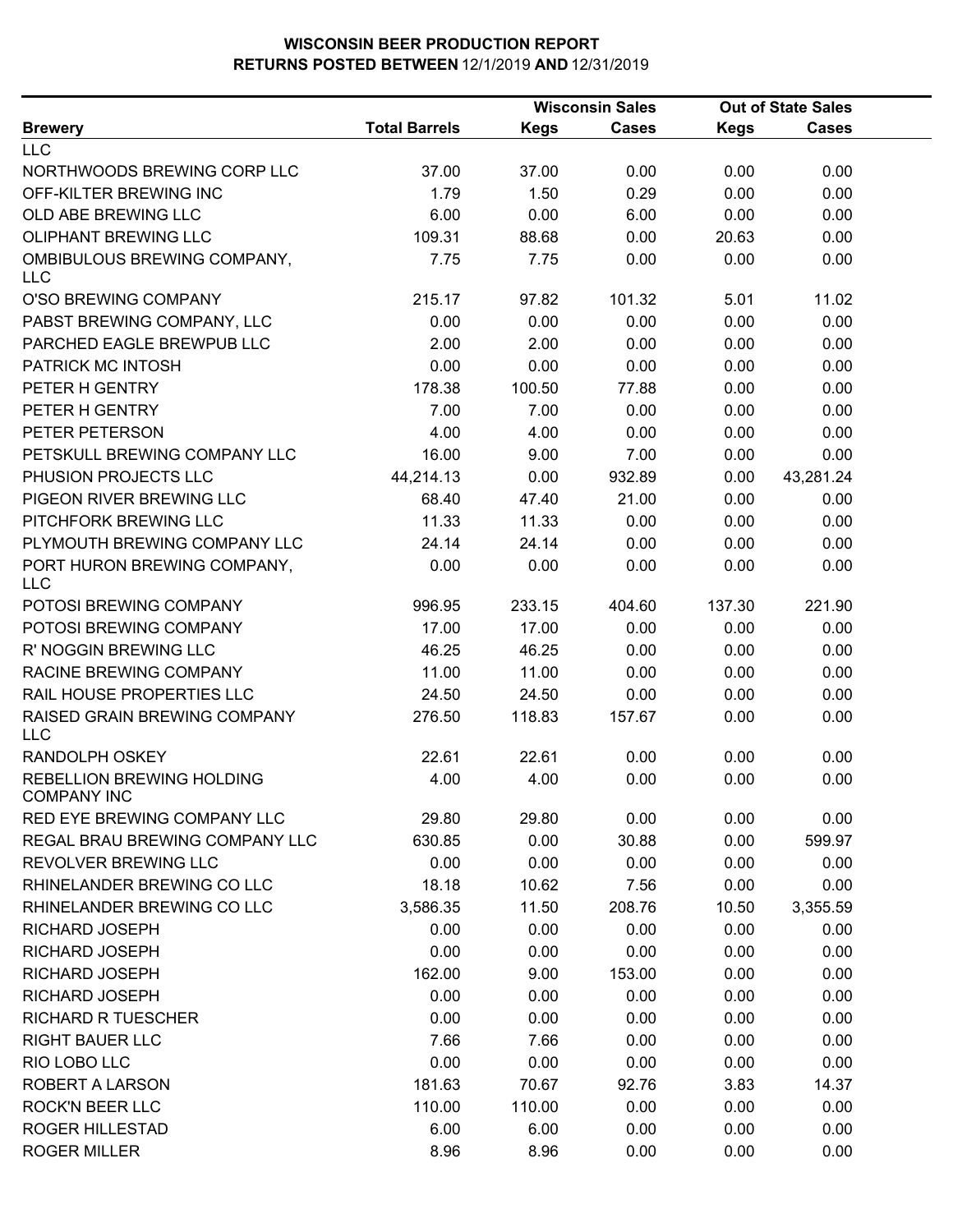|                                                        |                      | <b>Wisconsin Sales</b> |        | <b>Out of State Sales</b> |              |  |
|--------------------------------------------------------|----------------------|------------------------|--------|---------------------------|--------------|--|
| <b>Brewery</b>                                         | <b>Total Barrels</b> | <b>Kegs</b>            | Cases  | <b>Kegs</b>               | <b>Cases</b> |  |
| ROUND MAN BREWING CO., LLC                             | 23.16                | 23.16                  | 0.00   | 0.00                      | 0.00         |  |
| ROWLAND'S CALUMET BREWING CO.,<br>INC.                 | 30.00                | 30.00                  | 0.00   | 0.00                      | 0.00         |  |
| ROWLAND'S CALUMET BREWING CO.,<br>INC.                 | 0.00                 | 0.00                   | 0.00   | 0.00                      | 0.00         |  |
| RUSH RIVER BREWING LLC                                 | 156.51               | 45.65                  | 46.96  | 43.00                     | 20.90        |  |
| RYANS ON YORK LLC                                      | 0.00                 | 0.00                   | 0.00   | 0.00                      | 0.00         |  |
| SAHALE ALE WORKS, LLC                                  | 13.70                | 13.70                  | 0.00   | 0.00                      | 0.00         |  |
| SAND CREEK BREWING CO LLC                              | 162.19               | 96.03                  | 45.69  | 0.00                      | 20.47        |  |
| SAWMILL BREWING CO INC                                 | 38.90                | 38.90                  | 0.00   | 0.00                      | 0.00         |  |
| SAWMILL LOGGER ENTERPRISES LLC                         | 0.00                 | 0.00                   | 0.00   | 0.00                      | 0.00         |  |
| SHB HOLDINGS LLC                                       | 9.70                 | 9.70                   | 0.00   | 0.00                      | 0.00         |  |
| SLEEMAN BREWING COMPANY USA<br><b>INC</b>              | 4,034.63             | 7.99                   | 42.09  | $-7.99$                   | 3,992.54     |  |
| SOME NERVE BREWING COMPANY LLC                         | 1.70                 | 1.70                   | 0.00   | 0.00                      | 0.00         |  |
| SONNY'S PIZZERIA LLC                                   | 4.50                 | 4.50                   | 0.00   | 0.00                      | 0.00         |  |
| SOUTH SHORE BREWERY, INC.                              | 0.00                 | 0.00                   | 0.00   | 0.00                      | 0.00         |  |
| SOUTH SHORE BREWERY, INC.                              | 0.00                 | 0.00                   | 0.00   | 0.00                      | 0.00         |  |
| <b>SPB LLC</b>                                         | 1,409.23             | 411.25                 | 865.94 | 36.75                     | 95.29        |  |
| SPRECHER BREWING COMPANY, INC.                         | 623.45               | 92.44                  | 531.01 | 0.00                      | 0.00         |  |
| STARBOARD BREWING COMPANY LLC                          | 8.00                 | 8.00                   | 0.00   | 0.00                      | 0.00         |  |
| STATE LINE DISTILLERY, LLC                             | 0.00                 | 0.00                   | 0.00   | 0.00                      | 0.00         |  |
| <b>STEPHEN B ZINK</b>                                  | 2.00                 | 2.00                   | 0.00   | 0.00                      | 0.00         |  |
| STILLMANK BREWING COMPANY                              | 59.91                | 31.33                  | 28.58  | 0.00                      | 0.00         |  |
| STONE ARCH BREWPUB INC.                                | 160.74               | 160.74                 | 0.00   | 0.00                      | 0.00         |  |
| SUNSHINE BREWING COMPANY LLC                           | 24.00                | 0.00                   | 24.00  | 0.00                      | 0.00         |  |
| SUNSHINE BREWING COMPANY LLC                           | 0.00                 | 0.00                   | 0.00   | 0.00                      | 0.00         |  |
| SWITCHGEAR BREWING COMPANY<br><b>LLC</b>               | 12.00                | 12.00                  | 0.00   | 0.00                      | 0.00         |  |
| THE BRONX BREWERY, LLC                                 | 0.00                 | 0.00                   | 0.00   | 0.00                      | 0.00         |  |
| THE EAU CLAIRE BREWING PROJECT<br><b>LLC</b>           | 305.14               | 34.00                  | 271.14 | 0.00                      | 0.00         |  |
| THE EXPLORIUM BREWPUB LLC                              | 58.75                | 58.75                  | 0.00   | 0.00                      | 0.00         |  |
| THE GD 2, LLC                                          | 48.90                | 48.90                  | 0.00   | 0.00                      | 0.00         |  |
| THE GREAT DANE PUB AND BREWING<br>COMPANY, INC.        | 126.74               | 126.74                 | 0.00   | 0.00                      | 0.00         |  |
| THE LONE GIRL BREWING COMPANY -<br><b>WAUNAKEE LLC</b> | 36.50                | 36.50                  | 0.00   | 0.00                      | 0.00         |  |
| THE MCKENZIE RIVER CORPORATION                         | 0.00                 | 0.00                   | 0.00   | 0.00                      | 0.00         |  |
| THIRD SPACE BREWING LLC                                | 657.91               | 240.00                 | 417.91 | 0.00                      | 0.00         |  |
| THUMB KNUCKLE BREWING COMPANY                          | 0.00                 | 0.00                   | 0.00   | 0.00                      | 0.00         |  |
| <b>TIMOTHY DUERST</b>                                  | 75.10                | 75.10                  | 0.00   | 0.00                      | 0.00         |  |
| TIMOTHY M NELSON                                       | 411.50               | 411.50                 | 0.00   | 0.00                      | 0.00         |  |
| TITLETOWN BREWING CO LLC                               | 370.62               | 173.00                 | 197.62 | 0.00                      | 0.00         |  |
| TOM PORTER                                             | 0.00                 | 0.00                   | 0.00   | 0.00                      | 0.00         |  |
| <b>TOPPLING GOLIATH INC</b>                            | 181.04               | 0.00                   | 0.00   | 150.36                    | 30.68        |  |
| TRAP ROCK BREWING COMPANY INC                          | 9.00                 | 9.00                   | 0.00   | 0.00                      | 0.00         |  |